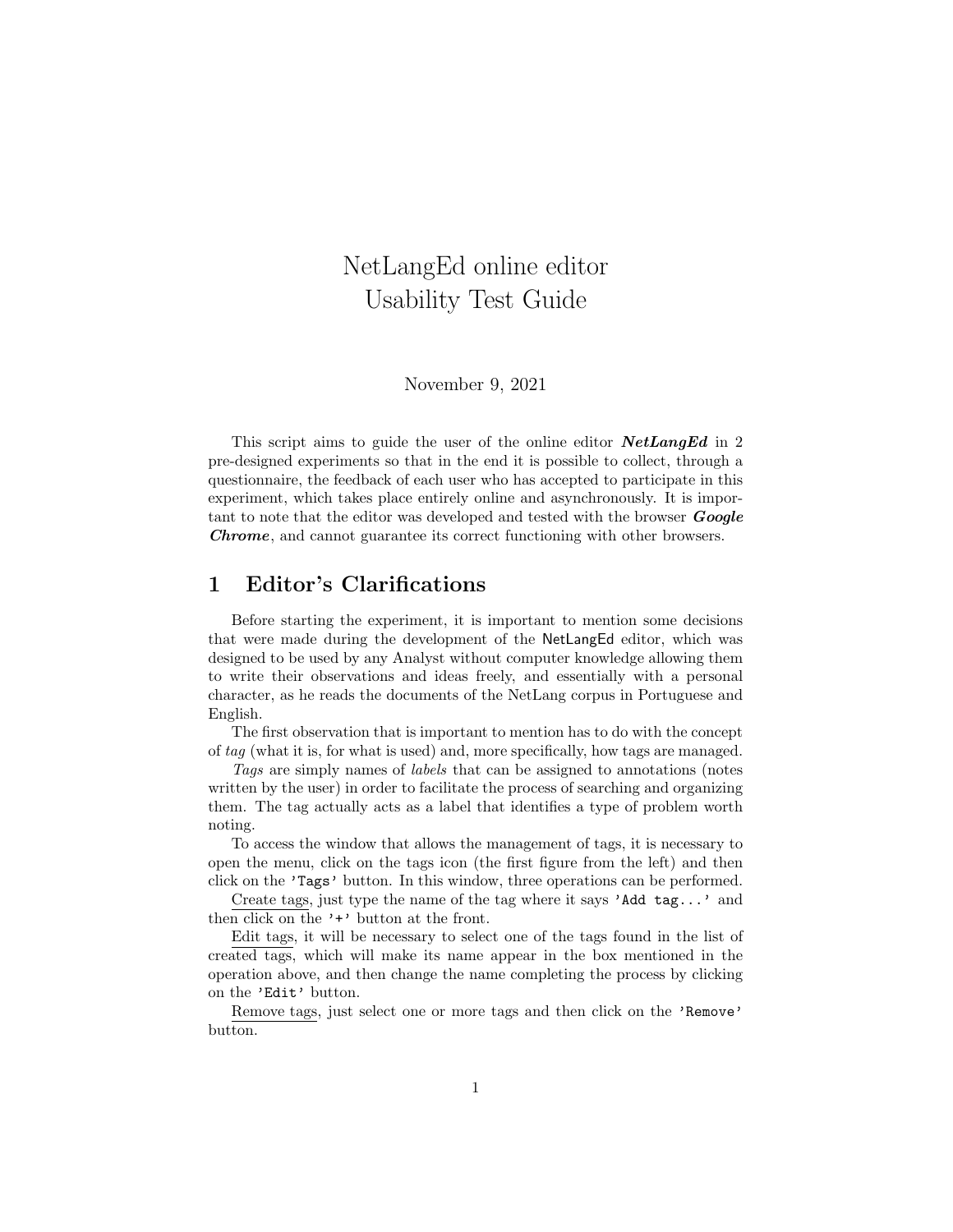Another important observation is related to the fact that it is not possible to associate the colors to the created tags. They are two distinct and complementary visual markers that are intended to help users to enrich their reflections. This decision was made purposefully to not limit the use of the editor, thus allowing users to annotate the documents in the way they prefer, that is, allowing to associate a tag to multiple colors or to associate a tag to a single color or also to associate the same color to different tags.

A final aspect worth mentioning is the existence of tooltips (short notes) with helpful information regarding the icons present in the toolbar. To view them, it will be necessary to hold the mouse cursor over one of the icons for at least one second.

## 2 Experiment

In this section the three phases of the experiment will be described, two proposing tasks for using the editor so that you can understand the features provided and how it works, and a third that aims to gather your opinion through a survey.

### 2.1 First Phase

At this phase you are asked to read comments from a NetLang corpus document and take your own notes to create your annotations file of the analysis you have carried out.

1. Open the document (a base text (post/article) followed by a long list of comments) which is available in portuguese at the link [https://bit.ly/](https://bit.ly/Documentoaanotar) [Documentoaanotar](https://bit.ly/Documentoaanotar) and in english at the link <https://bit.ly/Documenttobeannotated>. After that, click on "Anno-

tate".

- 2. Explore the document through the page browser in order to see the various comments.
- 3. Read the base text and start reading some of the comments.
- 4. For every comment read, every time you detect a problematic (spelling error, lack of verbal agreement, use of slang) term (1 or more words)...
	- (a) If the tag for this type of issue does not yet exist, create the tag.
	- (b) If the problematic situation found is:
		- i. a spelling error, highlight the term with the color orange; assign the respective problem tag to it; and write the justification.
		- ii. absence of verbal agreement, highlight the term with the color purple; assign the respective problem tag to it; and write the justification.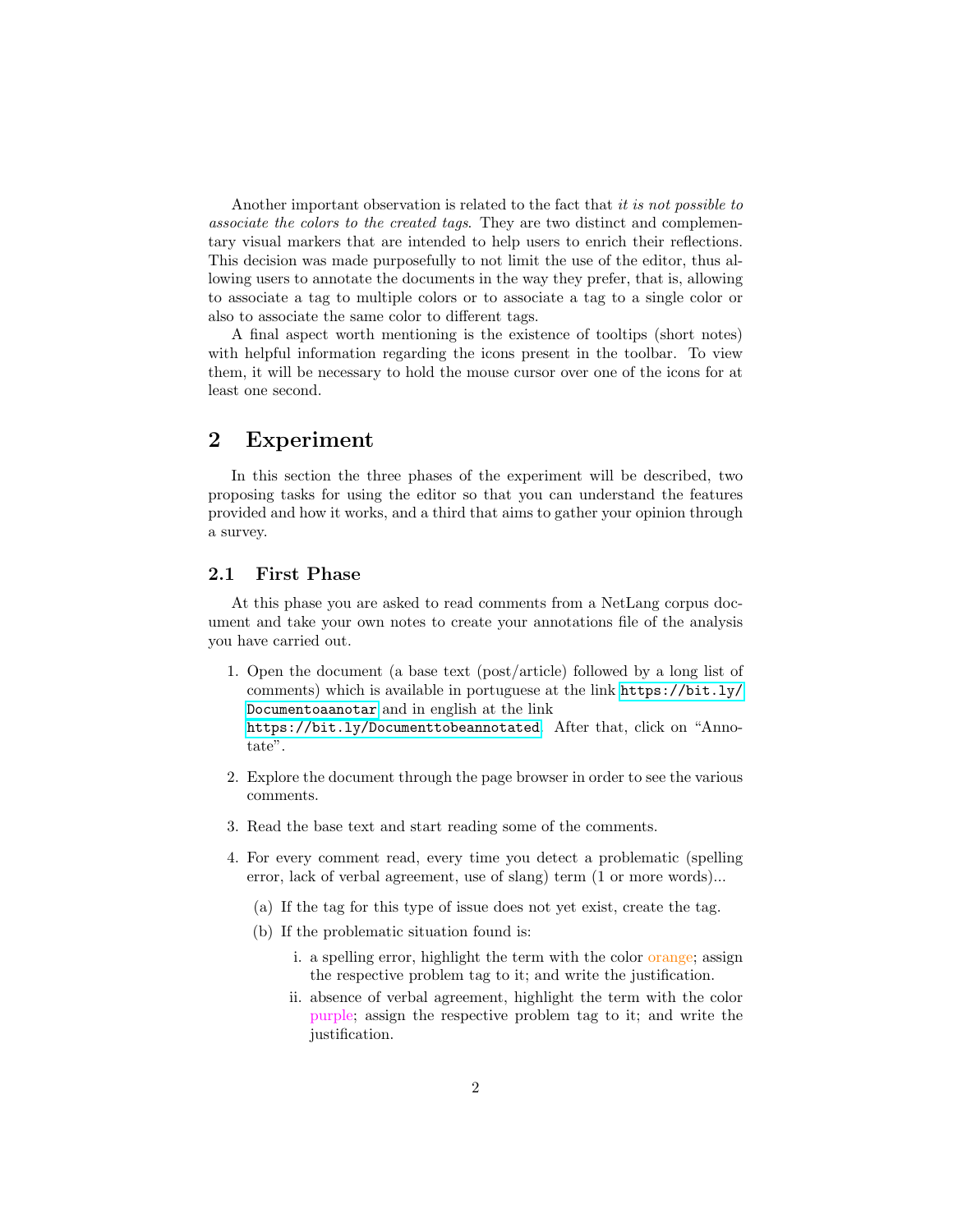- iii. a slang word or phrase, highlight the term with the color red; assign the respective problem tag to it; and write the justification.
- (c) If in the same comment you find other problematic terms that you would also like to annotate, go back to point  $\lambda$  of the First Phase and repeat the process; When you finish this comment, go back to point 2 of the **First Phase** and repeat the process.
- 5. Save the work done through the "Save" functionality.
- 6. Export the work done so that it can be continued at another time.
- 7. Export the notes you prepared in the previous steps.
- 8. Advance to the Second Phase.

#### 2.2 Second Phase

At this phase you are asked to read the notes that were created and exported by another user who previously analyzed the comments of a document in the NetLang corpus.

- 1. Import the annotated document which is available in portuguese at the link <https://bit.ly/Notasaimportar> and in english at the link [https:](https://bit.ly/Notestoimport) [//bit.ly/Notestoimport](https://bit.ly/Notestoimport).
- 2. Filter by one of the tags that have already been created and were used by the author of the annotations you are reading.
- 3. Filter the comments to show only those made on the date  $\frac{409}{16}$  2021".
- 4. Read one of the filtered comments.
- 5. Use the 'Locate' button in the annotations to see the respective comment in the document so that you can read the comment carefully and understand its context.
- 6. In case you...
	- (a) do not agree with the tag assigned to a particular term because you think this is a different problem:
		- i. If the problem tag you want to change does not exist, create the tag (Menu - Tags Icon - Tags).
		- ii. Change the color as stipulated in point  $4-b$  of the First Phase; associate the problem tag that matches the color; and change the justification.
	- (b) do not agree with the justification, although you think the tag is well assigned, just change that justification.
- 7. If you haven't analyzed at least 6 comments, go back to point 4 of the Second Phase.
- 8. Proceed to the Third Phase.